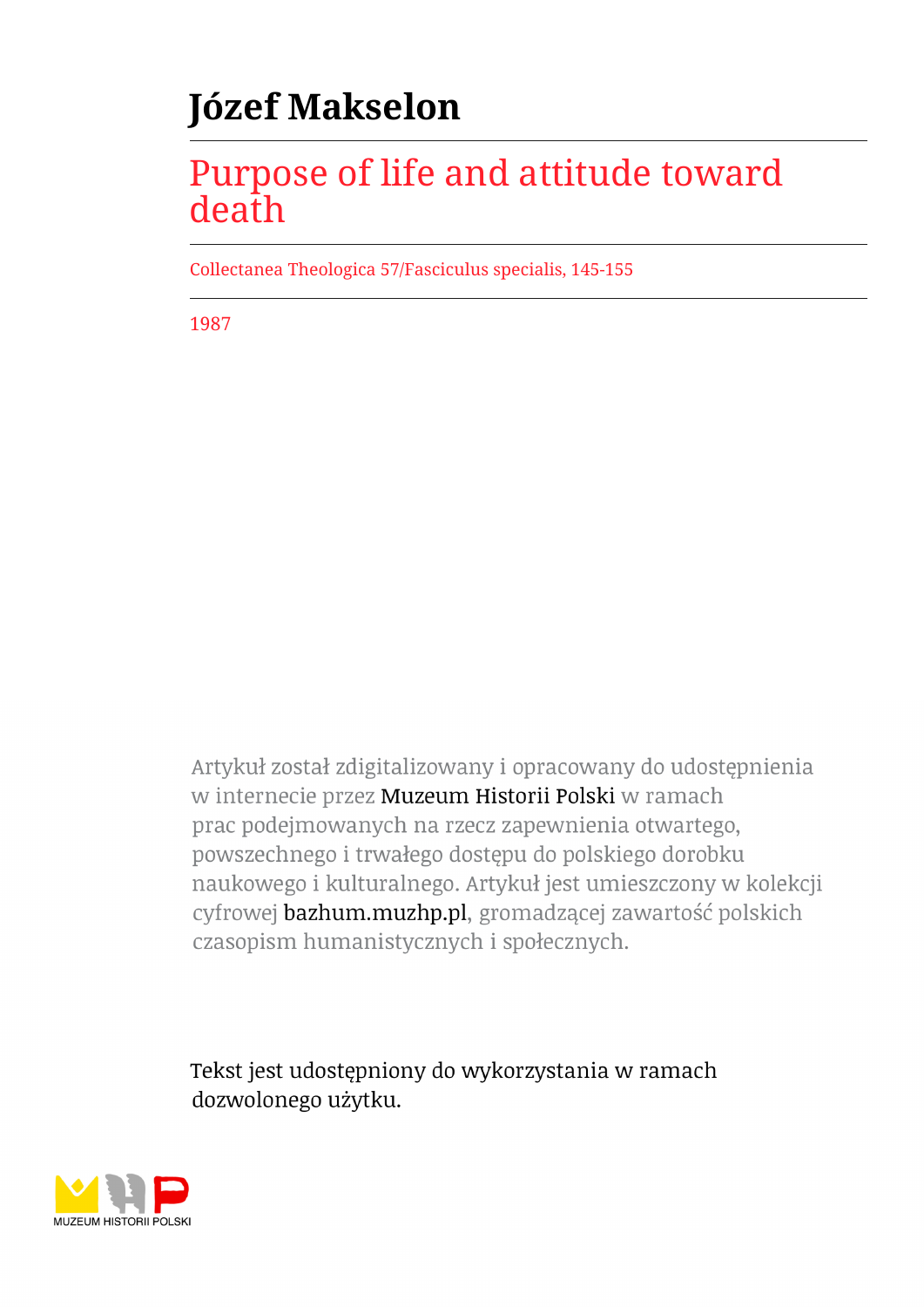**C ollectanea T heologica 57 (1987) fasc. sp ecialis**

JÓZEF MAKSELON, KRAKÓW

## PURPOSE OF LIFE AND ATTITUDE TOWARD DEATH

The problem of purpose in life is among the central questions of contemporary psychology, especially humanistic-existential psychology. This psychology analyzes the perceived purpose in life, which is a fundamental human need. The gratification of this psychological need is a primary source for motivation human behavior.

The importance of purpose in life, stressed by V. E. Frankl today, is based on an understanding of w hat the highest value in life is. The answer to this question is as integral a part of a person's essence as thinking ability (cf. Gromm,  $1975:77$ ). One who has transcended himself through the acceptance of human values need not stop before considering the problem of purpose in life. When purpose is lacking then what Frankl calls the "noogene neurosis" arises. whose central symptom is an existential vacuum.

A person having a strong sense of purpose in life understands in depth his life's goals and is open to all that the future brings. The high sense of purpose in life gives the person a feeling of certitude, security in life, and a possibility of self-actualization. As a result, life becomes attractive.

Persons who lack a sense of purpose in life exhibit the opposite type of behavior (cf. Frankl, 1967).

The need of a sense of purpose in life comes later in an individual's life than biological needs, but is at least as strong. The problem of purpose in life appears in extreme and sometimes dramatic situations, when a person would choose to survive for that purpose, but would not save his life if its sense of meaning is missing (Frankl, 1970).

Also in life's fundamental moments appears a problem of death, which is boundary human situation. Death is not a separate fragment of life but an existential dimension of human being. According to Frankl, an unconditional conferral of meaning upon life must contain the moment of death, because only in the face of death is life meaningful (cf. Buscaglia, 1978: 93-97). Death ends the process of becoming. In death, a person  $_{ij}$ is", and  $_{ij}$ is" in a way that is analogical to the way he  $_{1}$  was" in life (cf. Bulka, 1974).

The death as a natural phenomenon could play a positive role in provoking a person to make an existential decision. To play this role, death must be integrated into the person's psyche, and especially into his understanding and evaluation of life, and also his

 $10 -$  Collectanea Theologica 87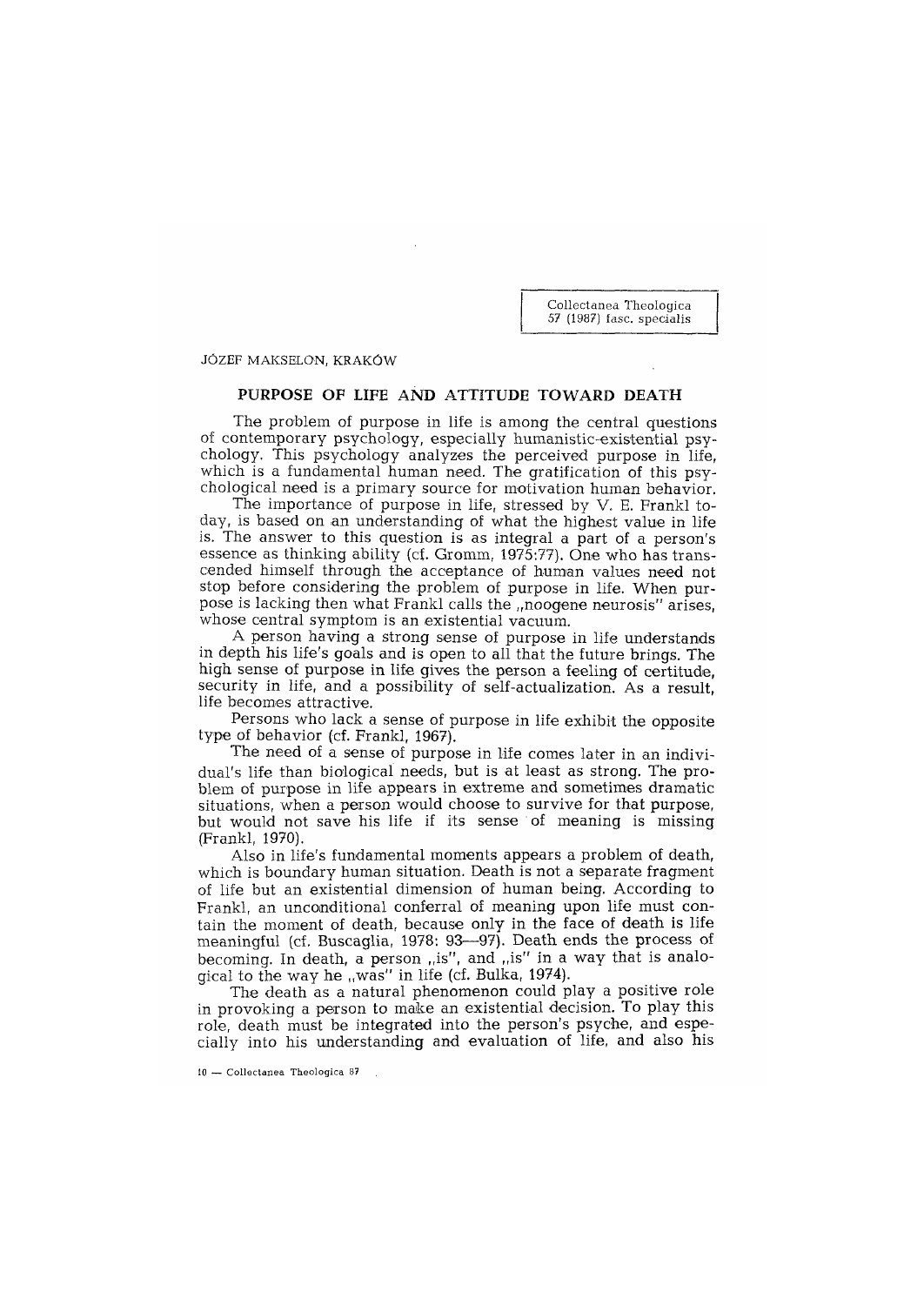self-perception in interpersonal relations (cf. Loder, 1982: 147; Rogers, 1980: 88).

Philosophers and psychologists say that the problem of death and transition is connected with the purpose in life. For example, according to A. Schaff  $(1961)$ , death is a major stimulus to consideration of life. A. Maslow (1967) thinks that one can describe one's sense of purpose in life on the basis of his relationship to death. These theoretical statements about the connections between attitudes tow ard death and level of sense of purpose in life have been partially confirmed in some thanatological research (e.g. Bolt, 1978; Durlak, 1972; Landau and Maoz, 1978).

The present article looks at the correlation between level of sense of purpose in life and various dimensions and instances of attitudes tow ard death.

## **Method**

The aim of this article is to answer the question: do relationships exist betw een level of sense of purpose in life and various dimensions of attitudes toward death? The present research contains only some fragments of a discussion of the problem, because the respondents were young (age  $21-35$ ; M=25.8). They completed two psychometric instruments: "Purpose in Life Test" (PLT) and "Inventory of Attitudes toward Death" (IAD). Using PLT, the level of sense of purpose in life was determined and psychometric groups were distinguished. By means of IAD, the attitudes toward death of these groups were described.

L. G. Croumbaugh and L. T. Maholick's <sub>u</sub>Purpose in Life Test" (1969) measures the phenomenon of existential frustration. The present study used only one part of this test measuring the intensity of sense of life's purpose.

Among the 250 respondents two extreme groups of 50 persons each were identifed. The total average results for each of these groups on the PLT were: for the group with the high sense of purpose in life (HP)  $M = 122.6$  (women:  $M = 123.2$ , man:  $M = 122.3$ ), and for the group with the low sense of purpose in life (LP)  $M = 75.8$ (women:  $M = 72.9$ , man:  $M = 80.2$ ). These two groups differ significantly with regard to the level of sense of purpose in life, which was independent variable, while attitudes toward death were the dependent variable.

The "Inventory of Attitudes toward Death" was constructed by the author of this study. It consists of three parts: the scale, the questionnaire, and sentence completion. W hen establishing the set of statements which constitute the scale the Wroclaw taxonomy was made use of, this taxonomy being a variant of a factor analysis (Szulga, 1971). As a result, eight dimensions of the attitude toward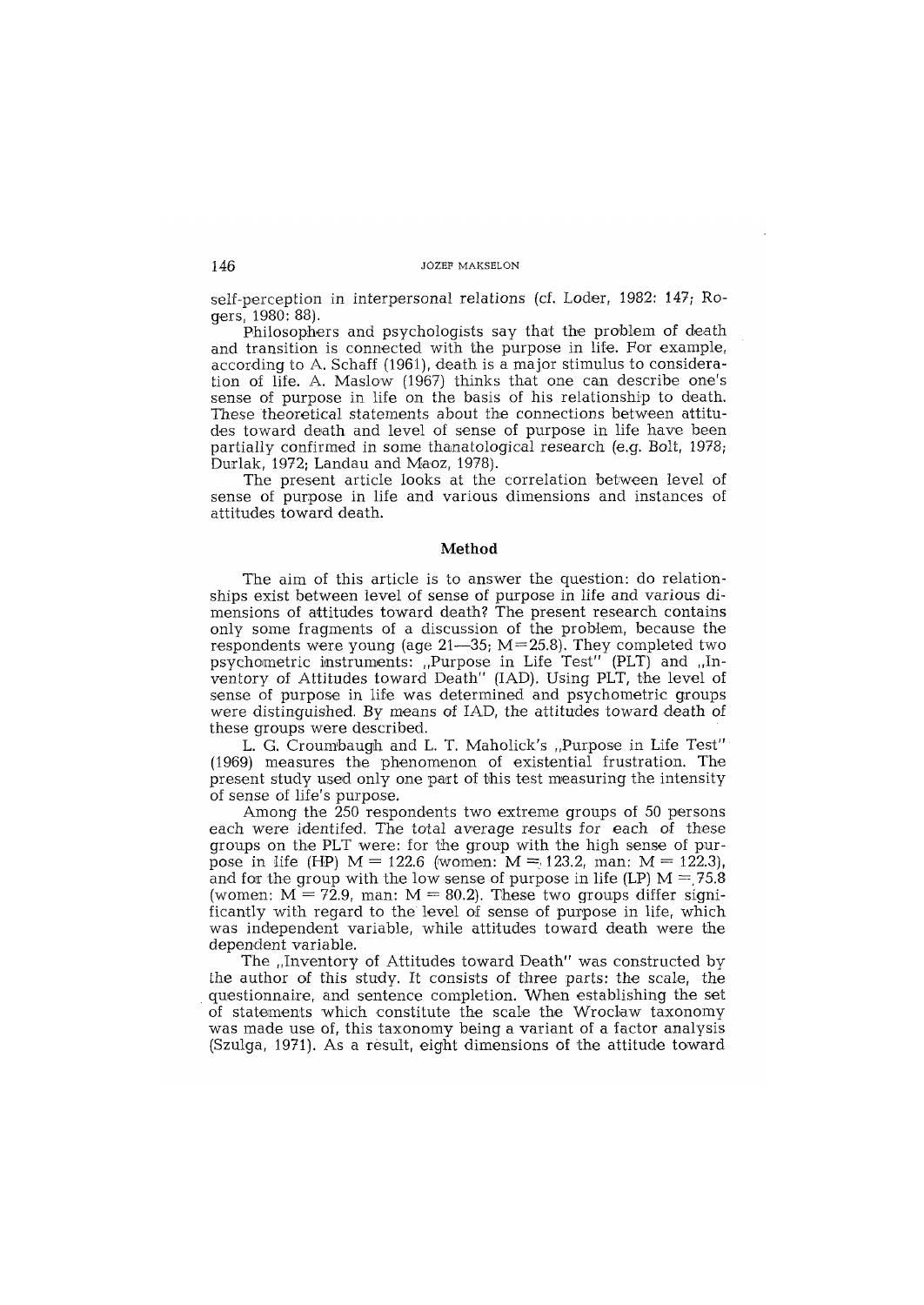death were obtained: 1) inevitability  $(\text{In}) =$  aw areness of necessity of death, 2) centrality (Ce) = psychic nearness of the problem of death, 3) mysteriousness  $(My) = \text{death}$  as a tormenting question connected with uncertainty, 4) value (Va) = death as having a cathartic character, 5) anxiety  $(An) \rightleftharpoons$  death as a phenomenon causing fear, 6) tragedy  $(Tr)$  = death as an impressive and unhappy event, 7) destructiveness (De) = death as the cancellation of development and activity, and 8) absurdity (Ab) = death as a release of feeling of hopelessness and senselessness.

Reliability of the subscales (dimensions) was measured by the retest method after a 3-week lag;  $r_{tt} = 0.66$  to 0.84. The questionnaire and sentence completion supplied information on attitudes toward death in three instances (cases), in the death of a stranger, that of someone close, and in one's own death. Described below are results obtained from the scale and questionnaire of the IAD.

## **Results**

## (a) dimensions of attitude toward death

Between persons with high and low level of sense of purpose in life exist statistically significant differences in 4 dimensions: inevitability ( $p < 0.01$ ), centrality ( $p < 0.05$ ), mysteriousness ( $p < 0.05$ ), and anxiety  $(p < .05)$ . There are not qualitative but quantitative differences, and express diverse intensity in perception of some dimensions of death. The persons with the high sense of purpose in life perceive the inevitability of death and its mysteriousness a little less frequently. They are less afraid of death, or rather, to be more precise, they do not know w hether they are afraid of death. The two groups exhibit unanimity regarding the destructiveness of death, and a very great similarity in perception of death's value as well as its absurdity. The highest index obtained was for mysteriousness dimension. It is likely that the persons with the low sense of purpose in life emphasize the mystery and problematicity of death because for these people life itself is an enigma.

For a deeper analysis of attitudes toward death in each of the psychometric groups it seems useful to observe the intercorrelations among dimensions of death.

Comparison of the internal structures of attitudes toward death brings a new observation. And, for example so-called centrality of problem of death, or its spot in a person's cognitive field is differently constituted in the group with the low sense of purpose in life than in the other one. The low group experiences the problem of death in connection with its tragedy, value, inevitability, and anxiety. Instead, for the persons with the high sense of purpose in life the centrality of problem of death has positive correlations only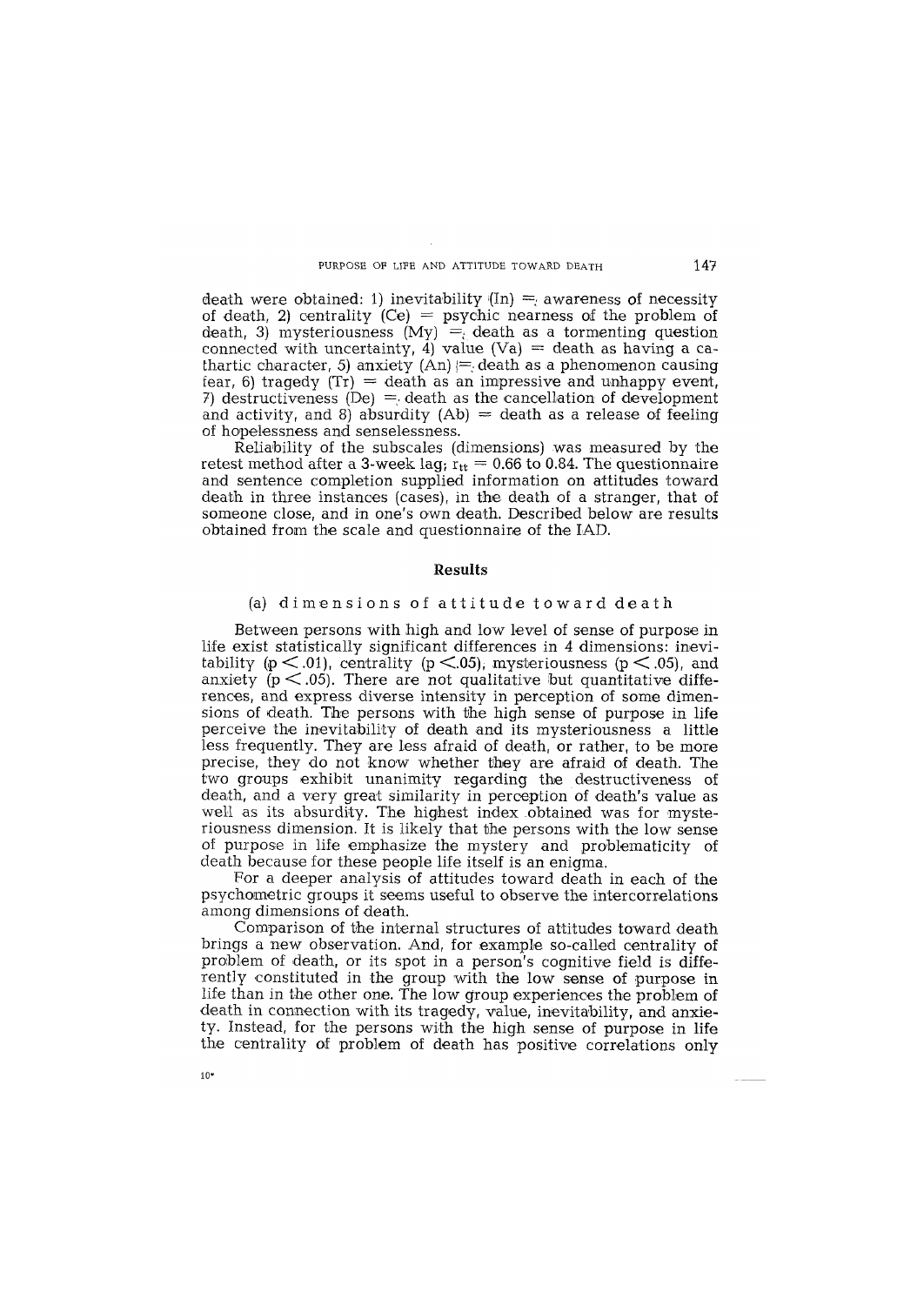| Dimensions of death                                                                                                                                  | In                                                                | Ce.                                                             | My                                                            | Va                                                                                                | An                                                                  | Tr                                                                      | De                                                                    | Ab                                                                         |  |
|------------------------------------------------------------------------------------------------------------------------------------------------------|-------------------------------------------------------------------|-----------------------------------------------------------------|---------------------------------------------------------------|---------------------------------------------------------------------------------------------------|---------------------------------------------------------------------|-------------------------------------------------------------------------|-----------------------------------------------------------------------|----------------------------------------------------------------------------|--|
|                                                                                                                                                      | High sense of purpose                                             |                                                                 |                                                               |                                                                                                   |                                                                     |                                                                         |                                                                       |                                                                            |  |
| Inevitability (In)<br>Centrality (Ce)<br>Mysteriousness (My)<br>Value (Va)<br>Anxiety (An)<br>Tragedy (Tr)<br>Destructiveness (De)<br>Absurdity (Ab) | $.48***$<br>.25<br>$.36*$<br>$.39**$<br>$.52***$<br>$.32*$<br>.20 | $.53***$<br>.04<br>$.45***$<br>$.35*$<br>$.47***$<br>.05<br>.03 | .05<br>$-.18$<br>.13<br>$.43**$<br>$.39***$<br>$.40**$<br>.24 | $.39**$<br>$.36*$<br>$-.09$<br>$-.05$<br>.005<br>$-.007$<br>$.33^{\circ}$<br>Low sense of purpose | $.43**$<br>.14<br>$.45***$<br>.15<br>$.58***$<br>$.40**$<br>$.40**$ | .03<br>$-.26$<br>$.54***$<br>$-.32*$<br>$.46***$<br>$.44***$<br>$.44**$ | .03<br>.007<br>$.53***$<br>$-.12$<br>$.48***$<br>$.68***$<br>$.47***$ | $-.11$<br>$-.17$<br>$.49***$<br>$-.30*$<br>$.41**$<br>$.63***$<br>$.67***$ |  |

Table 1 Intercorrelations among dimensions of attitudes toward death in two groups

 $\mathbf{\dot{p}}<.05$   $\qquad$   $\mathbf{\dot{r}}$   $\mathbf{p}<.01$   $\qquad$   $\mathbf{\dot{r}}$   $\mathbf{\dot{r}}$   $\mathbf{\dot{p}}$   $<.001$ 

 $\tilde{\phantom{a}}$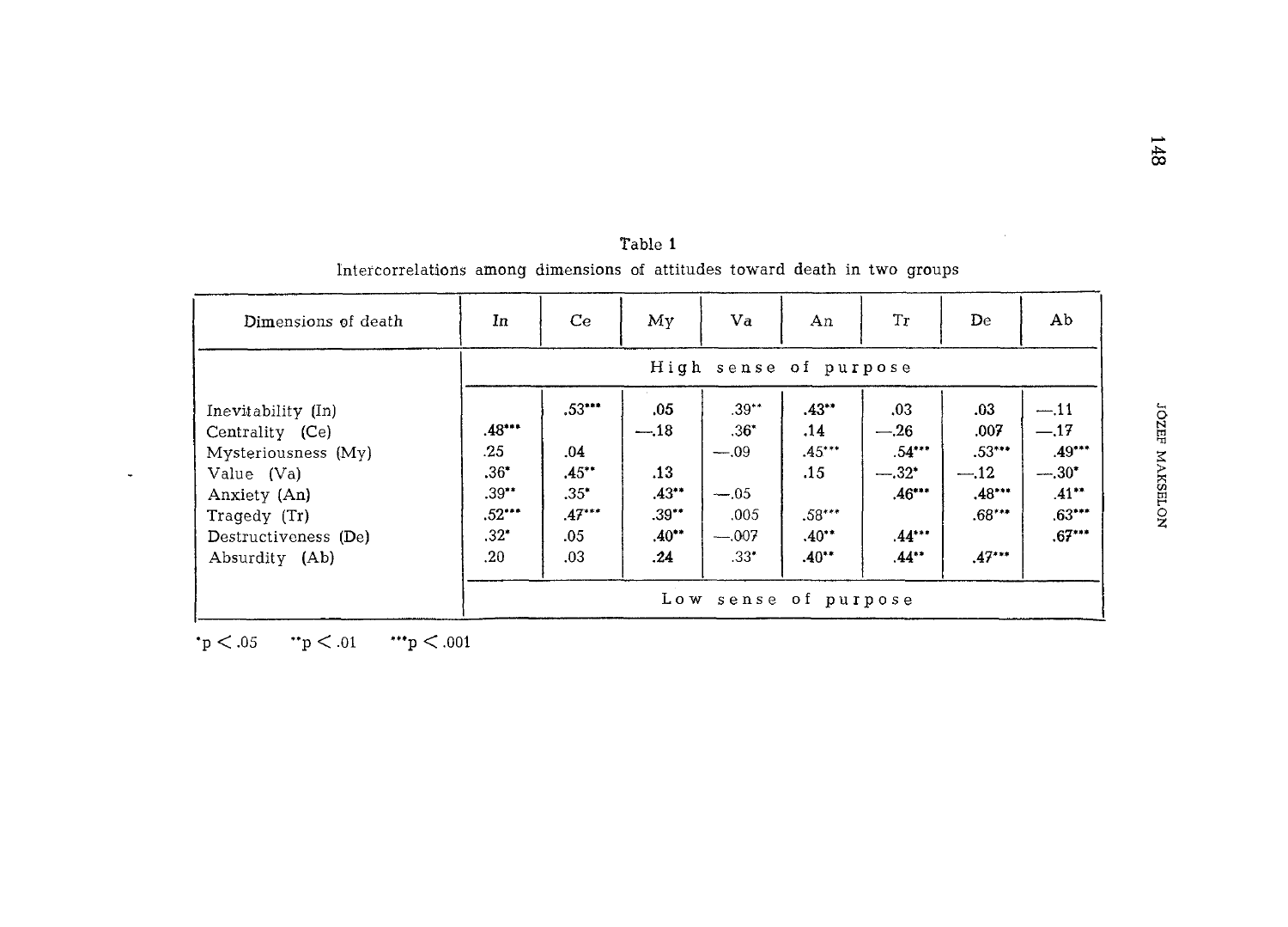with the value and inevitability dimensions. There are also interesting differences in value dimension. The value of death in the group with the low purpose in life is perceived as an absurd and necessary fact (event) while in persons with the high purpose in life death's evaluation is connected with an acceptation of its necessity, anxiety, and the negation of the tragedy and the absurdity of death.

There are no differences in the dimensions of attitude toward death between women and men, except in the group with the low sense of purpose in life, where women see a greater value of death than men ( $p < .05$ ).

Analysis of these data leads us to the next question, which is interesting from the methodological point of view: we can ask  $$ does not the preferred system of values influence the various intercorrelations of dimensions of attitudes toward death in the two groups? If this were so, all results obtained up to now would have to be wrong. We related the two levels of purpose in life to scores on the G. W. Allport, P. E. Vernon, and G. Lindzey's  $\mathcal{G}$ , Study of Values". We found no statistically significant differences (at .05 by chi-square) between the two groups.

Concluding the psychometric-psychological analysis of the relationship between level of sense of purpose in life and the structure of attitudes toward death, it must be noted in general, that there are no radical, i.e., qualitative, differences in dimensions of attitudes tow ard death betw een persons w ith the high and low sense of purpose in life. Instead there exist differences in the intensity of four dimensions: inevitability, centrality, mysteriousness, and anxiety. There are also various intercorrelations among dimensions of attitude toward death in two groups.

C. Jaspers' (1971) analysis of human existence, an intuition, and daily experience form the basis for distinguishing three different instances of attitudes toward death. We can pay attention to death as a general phenomenon happening accidentally (TV images of death, obituary notices). This kind of death is characterized by its anonymity due to lack of personal acquaintance with the deceased. The next two sorts of death are totally devoid of this anonymity, because they are connected with close person or oneself. Thus three instances of attitude toward death were distinguished: 1) death of stranger (unknown person), 2) death of someone close, 3) possibility of one's own death.

Below we will present types of feelings connected with death, frequency of thinking about death, and, at the end, the sorts of questions arising during reflection on death and their influence on life-style.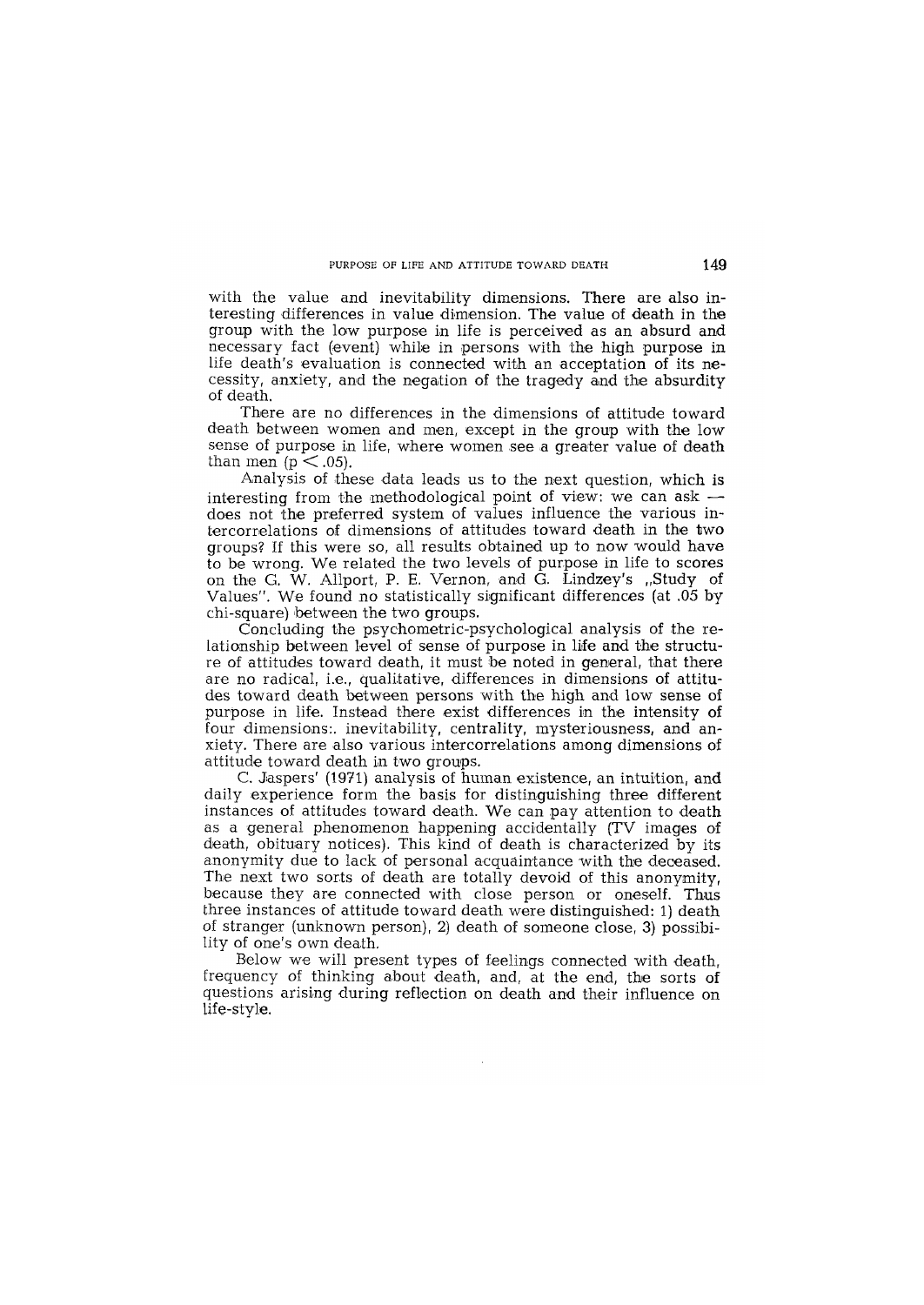JÓZEE MAKSELON

(b) emotional context of thinking about death

Table 2 shows the percentage distributions of feelings connected with three instances of human death.

## **T able 2**

## Percentage distribution of feelings connected with the death **of a stranger, som eone close, and oneself** in the groups with the low (LP) and high (HP) sense of purpose in life

| Reflection on<br>death generates<br>above all | Death of       |    |                |                |         |    |  |
|-----------------------------------------------|----------------|----|----------------|----------------|---------|----|--|
|                                               | a stranger     |    | someone close  |                | oneself |    |  |
|                                               | LP             | HP | LP.            | HP             | LP      | HP |  |
| distaste for life<br>feeling of               | 8              | 6  | $\overline{2}$ | $\overline{2}$ | 8       |    |  |
| transition<br>uncertainty of the              | 48             | 46 | $\overline{2}$ | 4              | 10      | 10 |  |
| future                                        | 4              | 10 |                |                | 10      | 2  |  |
| despair                                       | $\overline{2}$ | 7  | 26             | 16             |         |    |  |
| tranquility                                   | 4              | 8  | 6              |                | 10      | 8  |  |
| pain                                          | $\overline{4}$ | 4  | 30             | 24             |         |    |  |
| bereavement                                   | 10             | 4  | $\mathbf{2}$   | $\cdot$ 2      | 20      | 20 |  |
| hope                                          | 4              | 8  |                | $\mathbf{2}$   | 8       | 12 |  |
| sadness                                       | 10             | 12 | 30             | 50             | 6       | 28 |  |
| anxiety                                       | 6              |    | $\mathbf{2}$   |                | 28      | 20 |  |

It can be seen from table 2 that, generally, in thinking about death of a stranger, a feeling of transition dominates  $(M = 470/0)$ . No differences exist between persons with the high and low sense of purpose in life. The situation is similar for thinking about death of som eone close, w here in both groups the feeling of sadness is strongly marked  $(M = 40<sup>0</sup>/0)$ . It is striking that the anxiety does not occur in persons with the high sense of purpose regardless of whether they think both about death as an universal phenomenon or experience the death of a relative. On the other hand in thinking about their own death, their anxiety is a rarer phenomenon than in persons with the low sense of purpose in life.

Other feelings clearly marked in thinking about death of someone close are pain ( $M = 27\%$ ) and despair ( $\overline{M} = 21\%$ ), but at the same time these are more prominent in persons with the low sense of purpose. Thinking about death is not accompanied by the feeling of uncertainty about the future. It is in some measure intelligible, because  $-$  as is well-known  $-$  a person's demise inspires particular

150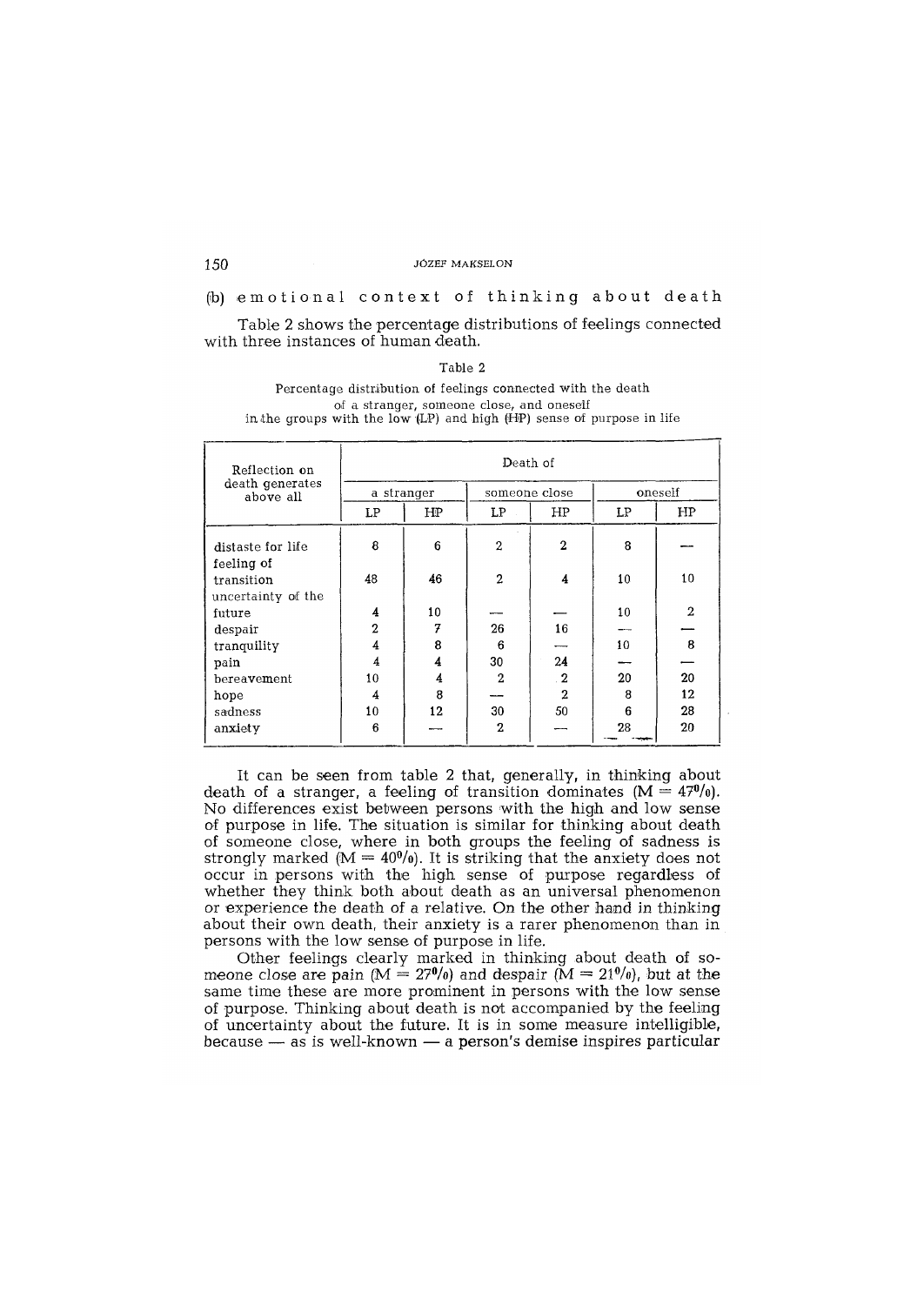reflection on how nobody is an island unto himself but lives in multiple interpersonal relations. A typical trait of this human relations is the existence of partners. If the death of an interaction partner is involved the shaking of future perspective could be expected; for death is an end to some world of human existence on both sides. Probably the feeling of future uncertainty keeps in the background in comparison with these experience, which more directly engage the young person's em otional activity in this case, such as: sadness, pain, despair. The hope, anxiety, bereavement, tranquility, feeling of transition, and distaste for life appear weakly, almost vestigially.

Thinking about one's own death follows another courses. Respondents are not indifferent with regard to bereavement, which occupies second place. The dominant feeling in reflection about one's own death is anxiety. The lack of feelings of pain and despair, as well as clearly marked sadness (especially in the group with the high sense of purpose) and the transition feeling are characteristic in this case.

## (c) frequency of thinking about death

**Table 3**

| I think<br>about death |            | Death of |               |      |         |      |  |  |  |
|------------------------|------------|----------|---------------|------|---------|------|--|--|--|
|                        | a stranger |          | someone close |      | oneself |      |  |  |  |
|                        | LΡ         | HP       | LP            | HP   | LP      | HP   |  |  |  |
| very often             | 6.0        | 6.7      | 10.0          | 13.3 | 8.0     | 10.0 |  |  |  |
| often                  | 32.0       | 46.7     | 36.0          | 40.0 | 36.0    | 30,0 |  |  |  |
| seldom                 | 60.0       | 43,3     | 52.0          | 46.7 | 52.0    | 60.0 |  |  |  |
| never                  | 2.0        | 3.3      | 2.0           |      | 4.0     |      |  |  |  |

**Low (LP) and high (HP) purpose in life** and frequency of thinking about death  $(0/0)$ 

Thinking about death of someone close is different from thinking about death of a stranger or one's own. Among persons with the low sense of purpose in life there are those who never think at all about death. This does not mean that the problem of death is totally foreign to the young, because alm ost half the respondents very often or often think about death of a stranger  $(M = 45.7\%)$ , someone close  $(M = 49.7\frac{q}{q})$ , and themselves  $(M = 42\frac{q}{q})$ .

The empirical data presented here suggest that frequency of thinking about death has no essential connection with level of sense of purpose in life, or, in other words, the conferral of meaning on one's own life is not a result of frequent thinking about death but of the quality of life.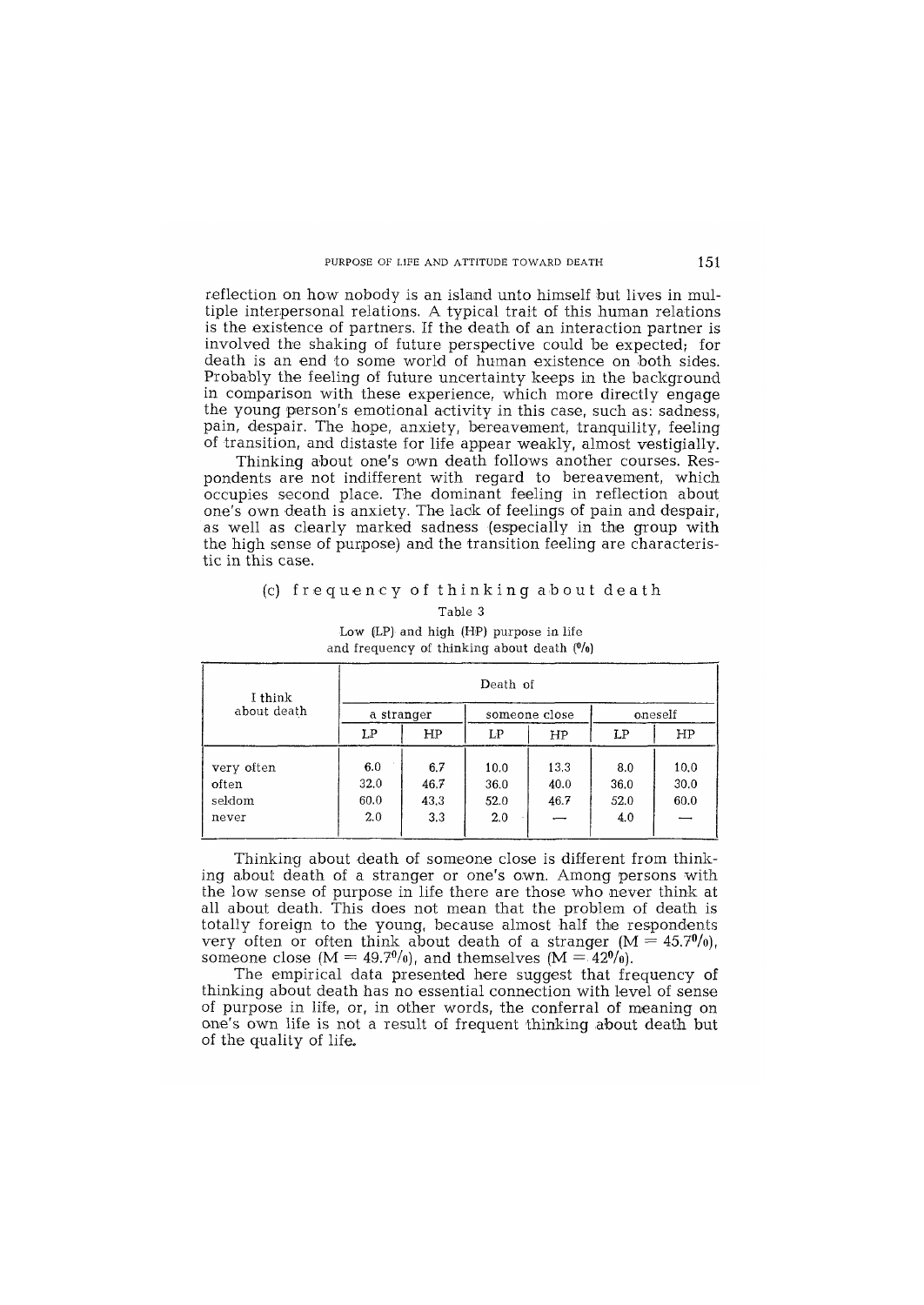#### **JOZEF MAKSELON**

## $(d)$  thinking about death and type of question asked

It seems that thinking about death provokes two kinds of questions: theoretical and pragmatic. In the first case the question is about the origin and goal of life, and in second, what should be done not to waste one's life?

## **Table 4**

Thinking about death and type of questions asked by the groups with the low  $(LP)$  and high  $(HP)$  purpose in life  $(9/6)$ 

| Thinking about<br>death I ask above<br>all                                                                                         | Death of             |                      |                      |                      |                      |                      |  |  |
|------------------------------------------------------------------------------------------------------------------------------------|----------------------|----------------------|----------------------|----------------------|----------------------|----------------------|--|--|
|                                                                                                                                    | a stranger           |                      | someone close        |                      | oneself              |                      |  |  |
|                                                                                                                                    | LΡ                   | HP                   | L <sub>P</sub>       | HP                   | LP                   | HP                   |  |  |
| 1) what is the<br>origin and<br>goal of life<br>2) how not to<br>waste my own<br>life<br>3) it has no in-<br>fluence on<br>my life | 48.0<br>40.0<br>12.0 | 40.0<br>46.7<br>13.3 | 40.0<br>38.0<br>22.0 | 36.7<br>36.7<br>26.6 | 48.0<br>28.0<br>24.0 | 43.4<br>26.6<br>30.0 |  |  |

The most general tendency is to emphasize the question about the origin and goal of life. It is clearest in thinking about one's own death  $\tilde{M} = 45.7\%$ . The second alternative (how to not waste one's own life) is more marked during thinking about death of a stranger  $(M = 43.4\%)$  and someone close, and less so in thinking about one's own death  $(M = 26.3\%)$ . Encountering the problem of one's own death is met with relatively great indifference in the group with the high sense of purpose in life.

One might try to explain this stress on the problem of life's origin and goals in thinking about one's own death by the philosophical interests of young people, whose philosophy of life is not yet stabilized. Stabilization entails a specific reckoning of the past to decide what is to be repaired and what was wasted; in short, the period of adult and mid-life are above all times to formulate a philosophy of future, but not to evaluate the past (cf. Kastenbaum, 1977:  $145 - 150$ .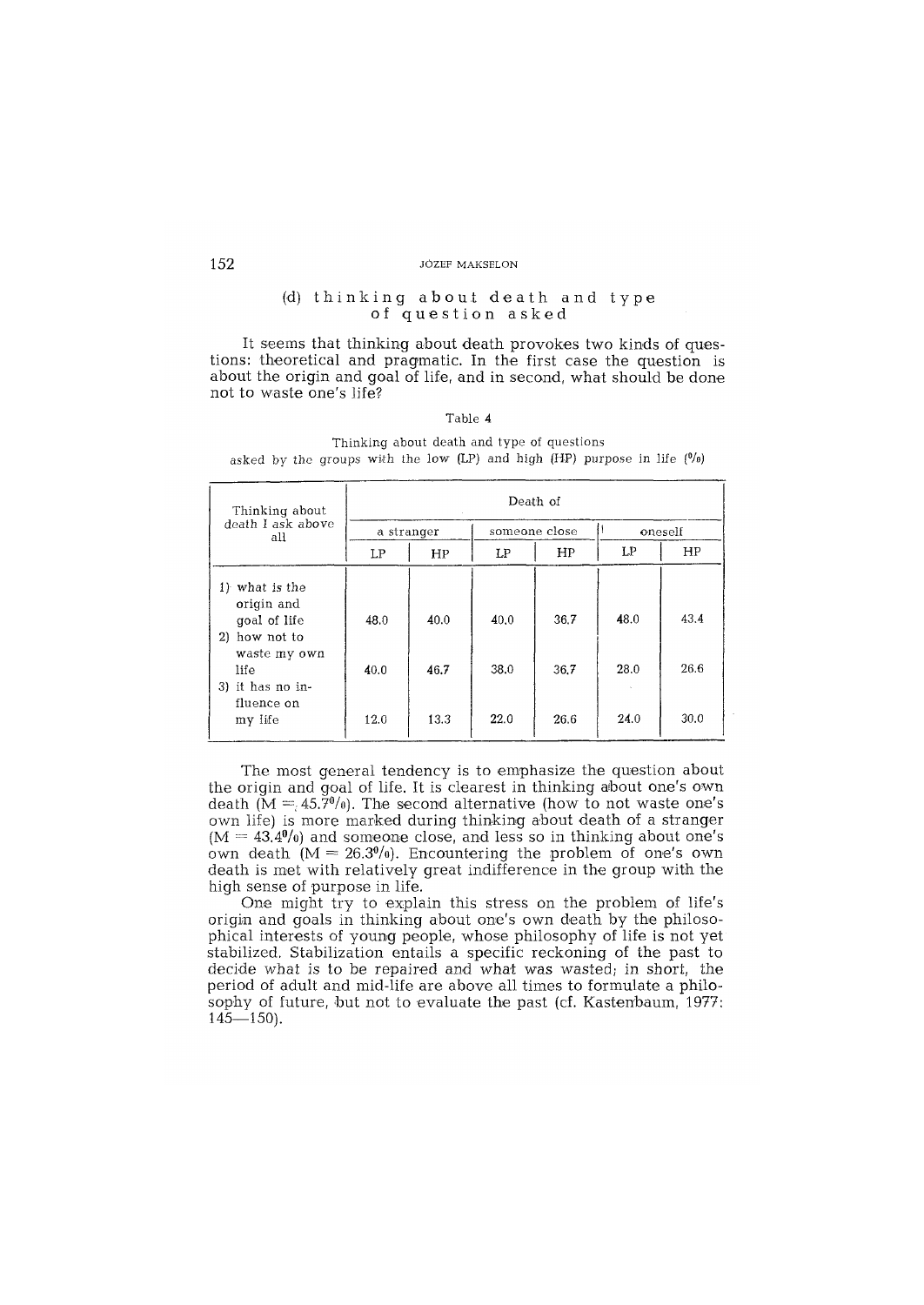## (e) thinking about death and attitude toward life

Table 5 contains data on the selection of various alternatives when confronted with thinking about death.

**T able 5**

|  | Reflection about death and attitudes toward life |                                                                   |
|--|--------------------------------------------------|-------------------------------------------------------------------|
|  |                                                  | in the groups with low (LP) and high (HP) purpose in life $(0/0)$ |

| When I come face<br>to face with the                                                                      | Death of            |                      |                      |                      |                      |                      |  |
|-----------------------------------------------------------------------------------------------------------|---------------------|----------------------|----------------------|----------------------|----------------------|----------------------|--|
| fact of death I                                                                                           | a stranger          |                      | someone close        |                      | oneself              |                      |  |
| decide above all                                                                                          | LP                  | HP                   | LP                   | HP                   | LP                   | HP                   |  |
| 1) to get as much<br>out of life as I<br>can<br>change my<br>2).<br>ways<br>I make no<br>3)<br>decision . | 8.0<br>42.0<br>50.0 | 10.0<br>40.0<br>50.0 | 10.0<br>36.0<br>54.0 | 16.7<br>40.0<br>43.3 | 22.0<br>50.0<br>28.0 | 16.7<br>50.0<br>33.3 |  |

Reflection about death of a stranger has the least influence and then half the respondents do not make existential decisions, while the rest desire to reform  $(M = 41<sup>0</sup>/0)$ . The situation is similar with thinking about the death of someone close. However when thinking about one's own death the situation changes radically; then the desire to correct oneself dominates ( $M = 50\%$ ). The question of how to get the most out of life also appears more often in this instance. Statistically significant differences do not exist between persons with the high and low sense of purpose in life.

On the ground of the foregoing data one can come to the conclusion that it is difficult for young people to be totally indifferent to one's own death. There is probably a mechanism of repression of the inevitability of death at work here, with the result that they seek a way to enjoy or amend life. This tendency is characteristic for both groups.

## Conclusion

The sense of purpose in life does not radically modify attitudes toward death, but only influences some of their dimensions (inevitability, centrality, mysteriousness, anxiety). Probably the basic factor conditioning perception of death in respondents of this study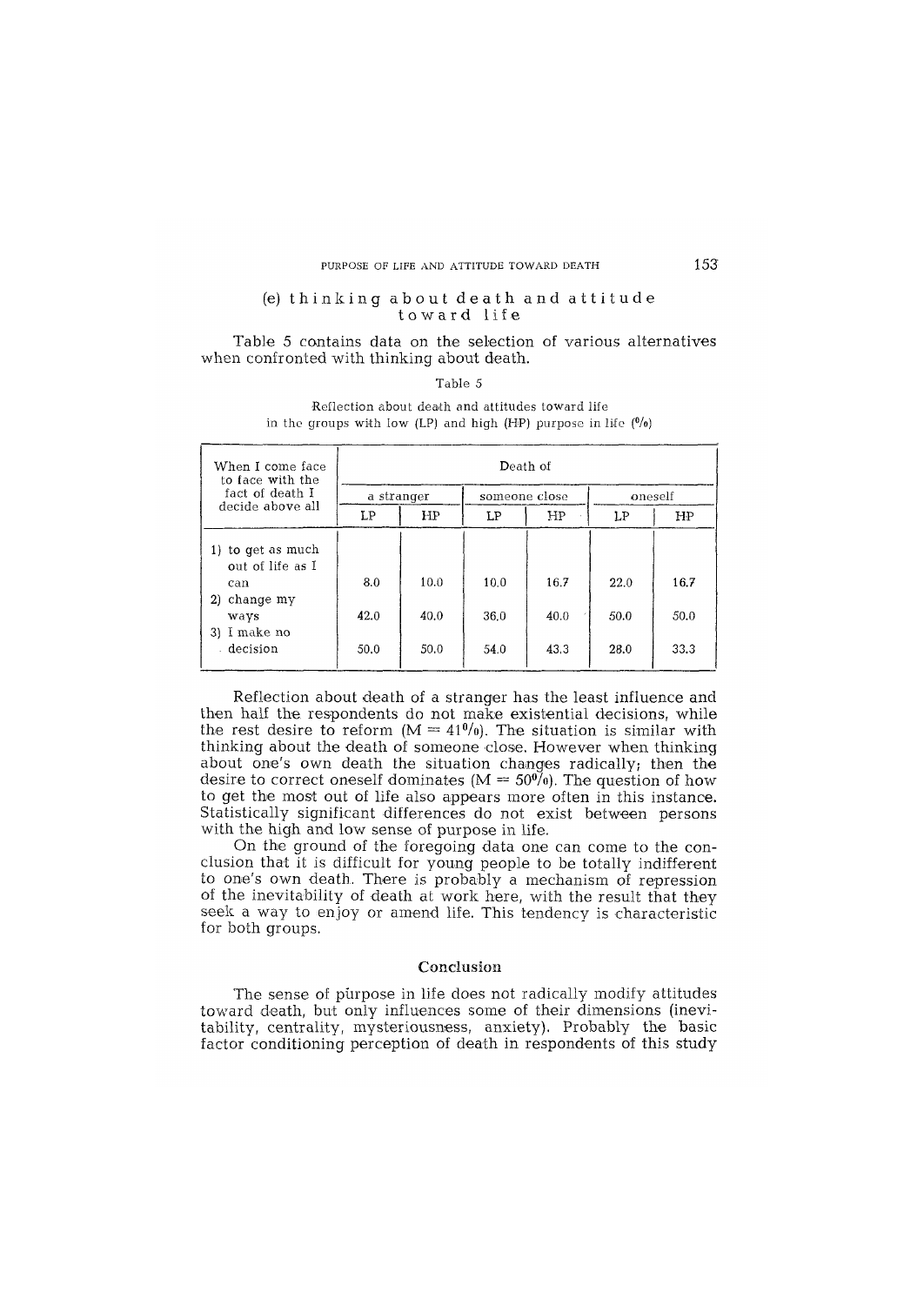is not the level of purpose in life but rather psychological distance from one's own death.

Thinking about death is infrequent in the groups studied. A considerable number of respondents, when confronted with the thought of death, make little change in their own life-style. Encountering the fact of death engages emotional processes more than intellectual ones such as mechanisms of autocorrection. The smaller the distance to the fact or problem of death, the greater the increase in feelings connected with the death. And so, if one thinks about the death of a stranger the tendency to intellectualize and the "philosophical" feeling of transition appear. This tendency disappears when a death is of closet one possible for a young person, that is, experience of a close relative's death. At such times unreasoned reactions (sadness, pain, and despair) predominate. When the respondents think about one's own death then both anxiety and bereavement are prominent.

In future research on the relationship between attitudes toward death and sense of purpose in life, consideration ought to be given to an understanding of purpose in life, especially in reference to values as these relate to sense of purpose in life. This will be possible after preparation of a new scale for measuring the various components of life purpose. Of course, the connection between subjective expectation and perception of time on the one hand, and with both the purpose in life and attitudes toward death, on the other, can help in the formulation of heuristically interesting hypotheses.

## Bibliography

- Bolt M., Purpose in life and death concern, "Journal of Genetic Psychology", 1978, 132, 159-160.
- Bulka R. P., Death in life talmudic and logotherapeutic affirmations, "Humanitas", 1974, 10, 33-41.
- Buscaglia L. F., Personhood. The art of a being fully human, New York: Ballantine Books, 1982.
- Crumbaugh L. G., Maholick L. T., Manual of instructions for the Purpose in Life Test, Munster, Ind.: Psychometric Affiliates, 1969.
- Durlak J., Relationship between individual attitudes toward life and death, "Journal of Counsulting and Clinical Psychology", 1972, 38, 462-468.
- Frankl V, E., The doctor and the soul, New York: Bantam Books, 1967.
- Frankl V. E., The will to meaning, New York: New American Library, 1970.
- Gromm B., Auf der Suche nach dem Sinn des Lebens, Freiburg: Herder, 1975.
- Jaspers C., Philosophy of existence, Philadelphia: University of Pennsylvania Press. 1971.
- Kastenbaum R. J., Death, society and human experience, Sant Louis: C. V. Mosby Co., 1977.